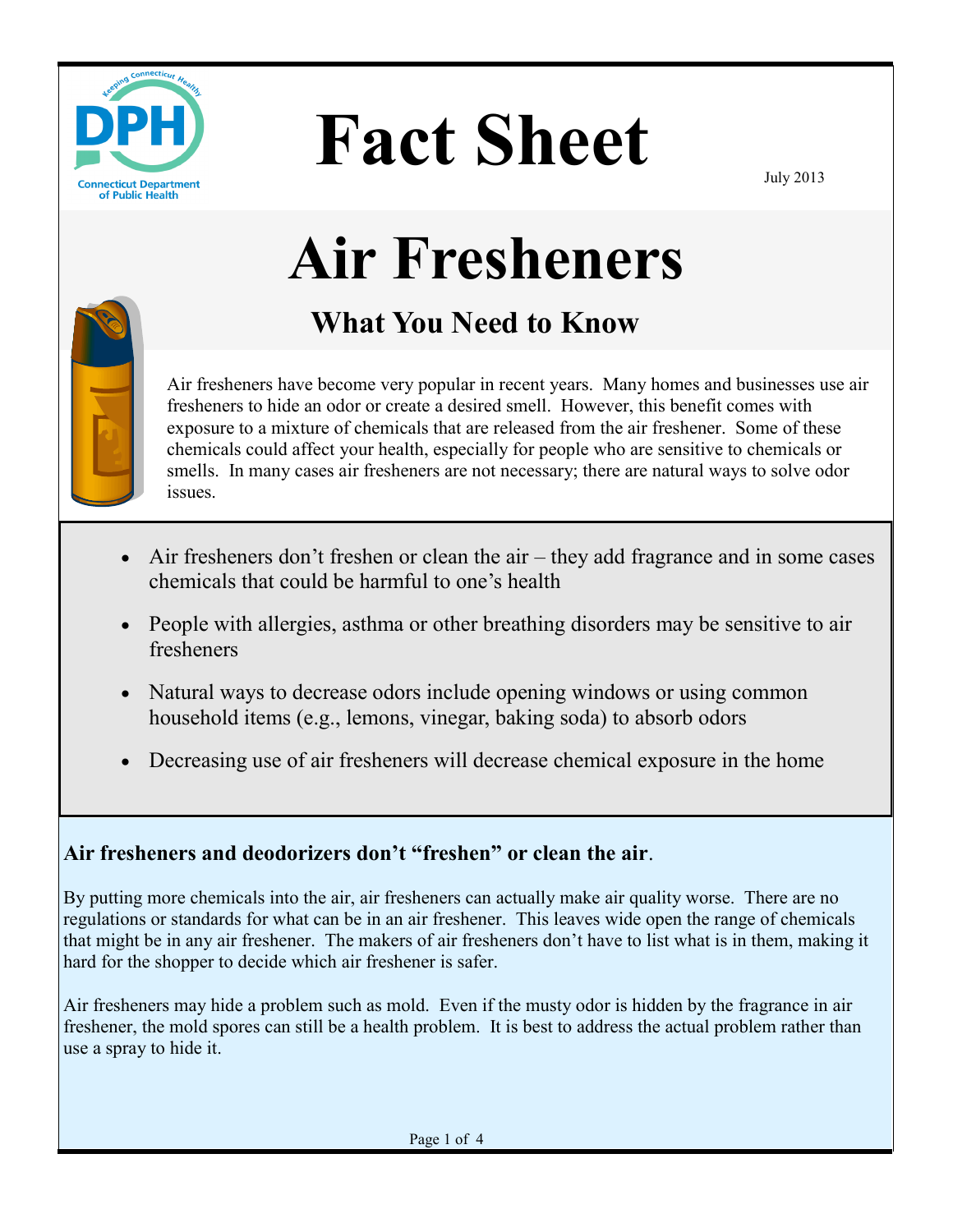[Allergists say home fragrance products may cause respiratory](http://www.newswise.com/articles/unplug-indoor-pollutants-for-a-breath-of-fresh-air-allergists-say-home-fragrance-products-may-cause-respiratory-problems)  [problems.](http://www.newswise.com/articles/unplug-indoor-pollutants-for-a-breath-of-fresh-air-allergists-say-home-fragrance-products-may-cause-respiratory-problems)

"*This is a much bigger problem than people realize. About 20 percent of the population and 34 percent of people with asthma report health problems from air fresheners.*"



Stanley Fineman, MD, president-elect, American College of Allergy, Asthma & Immunology

### **Can Air Fresheners Be a Health Risk?**

Yes. Anyone can be affected by direct exposure to high levels of product. There are case reports of air freshener overdose from inhaling the spray at close range. This has caused rapid heartbeat that required hospitalization.<sup>1,2</sup> These cases have been caused by the butane propellant that is used to spray the product. Most people can tolerate air fresheners when used as directed. However, people who are sensitive, especially those

with allergy or asthma, may get irritated eyes and throat, headache, and an asthma attack.<sup>3</sup> A recent study

in Europe found a link between long-term use of air fresheners in the home and altered heart function; those with lung disease were more affected.<sup>4</sup> Because air fresheners have chemicals of concern, they have warning labels about keeping them away from children.

### **What Chemicals are of Concern in Air Fresheners?**

Several studies have evaluated the content of air fresheners.<sup>5-7</sup> While the formulation can vary greatly, the following are common ingredients:

- **Fragrance**: This is a mixture of different chemicals, some of which can be irritating and cause allergy.
- **Phthalates**: These plasticizers help distribute and deliver fragrance; they affect hormones and could cause cancer.
- **Propellents**: These hydrocarbons form a fine mist that distributes the product; they are irritating and can cause an abnormal heart beat.
- **Solvents**: Ethanol and glycol ethers are used to dissolve the other ingredients; they are irritating when inhaled.
- **Aldehydes**: These form from the other ingredients when the freshener remains in the air for several hours; they are irritating and cause cancer.
- **Deodorizers**: Chemicals which can absorb and neutralize odors. Some brands use an irritating and cancer-causing chemical  $(1,4$ -dichlorobenzene) for this purpose.<sup>8</sup>

Since the label doesn't list ingredients, it is not possible to know which chemicals are in the product. That is why it is best to use air fresheners only where there are no other options for reducing unpleasant odors.

Children are likely to receive the greatest exposure because of their higher breathing rate and greater contact with the floor. Chemicals from air fresheners can settle into house dust where they can be absorbed by the skin, inhaled, or accidently ingested.

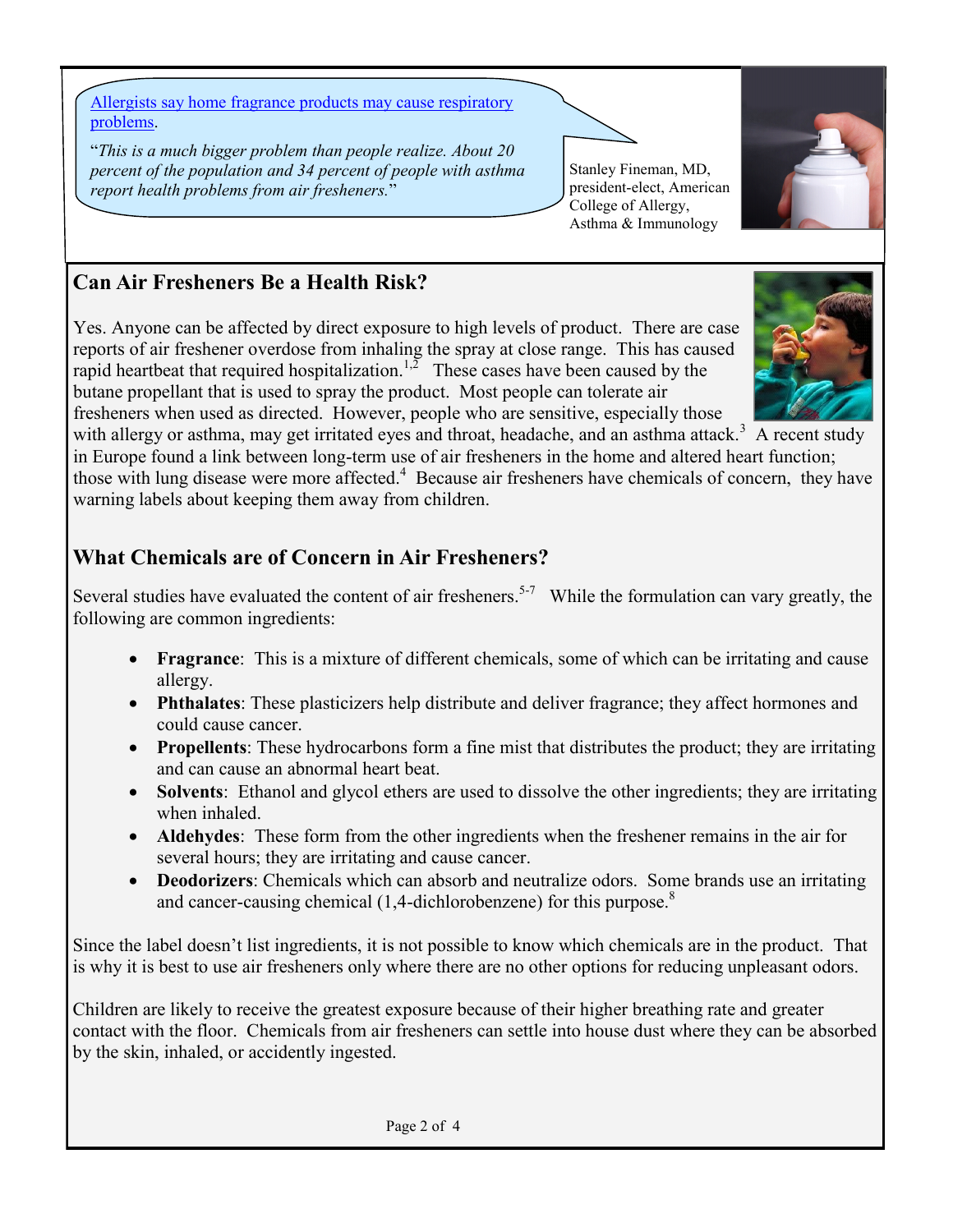#### **What can I do to remove odors from my house and make it smell nice?**

Instead of an air freshener you can:

- Open a window or use a fan to circulate air; good ventilation is important
- Remove sources of odors such as rotting food, cat litter, damp towels, etc.
- Empty the garbage often
- Install exhaust fans in the bathroom(s) and kitchen to remove odors
- Keep an open box of baking soda in the refrigerator to absorb odors
- Pour white vinegar into a dish and leave on a counter
- Put lemon slices in the garbage or garbage disposal
- Use natural or organic essential oils such as peppermint or orange
- Use or make potpourri with natural ingredients such as rose petals or lavender
- Place fragrant smelling plants such as jasmine, roses or lilies around the house
- Simmer cinnamon, cloves or other spices; make herbal sachets

**Make your own air fresheners** by buying essential oils and adding 8-10 drops to a spray bottle filled with 1 cup of water. Be sure to use true essential oils, as many scented oils are made from petroleum products and therefore are not good for your indoor air quality. Essential oils can be found on-line and in most health stores. Lavender, mint, pine, lemon, and orange are among the natural essential oil scents that can be bought.

A few drops of an essential oil on a cotton ball can freshen up a drawer or closet.



*Products labeled "natural," "organic" or "green" may still have harmful chemicals. There are no regulations that define these terms. Read the labels and look for plant-based ingredients.* 

## **Recommendations**

- Limit your use of air fresheners. They are not needed in most cases.
- If you do use air fresheners, keep them away from children.
- Find products that have fewer chemicals; the *[GoodGuide](http://www.goodguide.com/categories/167203-air-fresheners)* rates air fresheners and many other products.
- Use natural ways to reduce odors and address odor at the source (e.g., mold).